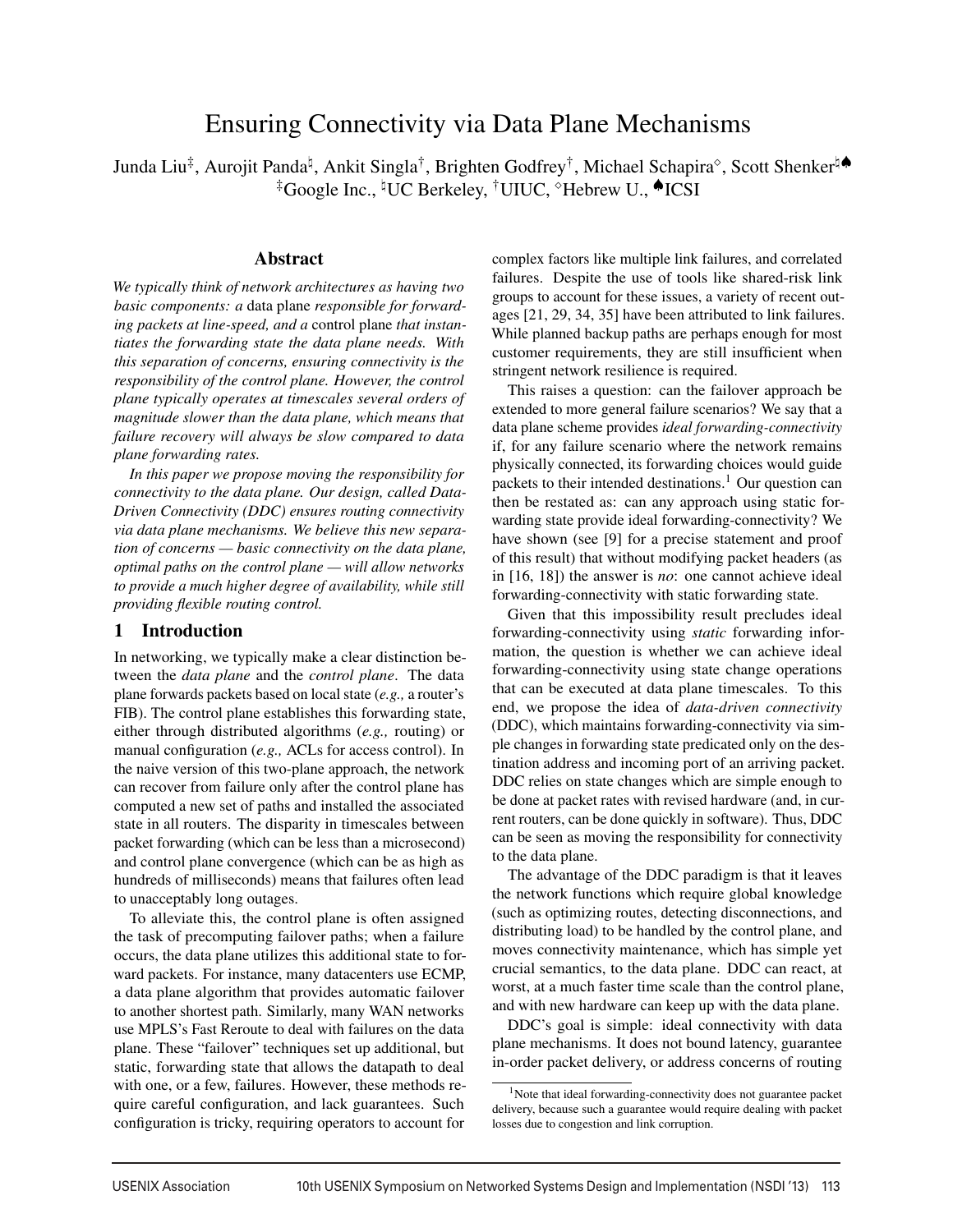policy; leaving all of these issues to be addressed at higher layers where greater control can be exercised at slower timescales. Our addition of a slower, background control plane which can install arbitrary routes safely even as DDC handles data plane operations, addresses the latency and routing policy concerns over the long term.

We are unaware of any prior work towards the DDC paradigm (see discussion of related work in §5). DDC's algorithmic foundations lie in *link reversal routing* (Gafni and Bertsekas [10], and subsequent enhancements [8, 26, 32]). However, traditional link reversal algorithms are not suited to the data plane. For example, they involve generating special control packets and do not handle message loss (*e.g.,* due to physical layer corruption). In addition, our work extends an earlier workshop paper [17], but the algorithm presented here is quite different in detail, is provably correct, can handle arbitrary delays and losses, and applies to modern chassis switch designs (where intraswitch messaging between linecards may exhibit millisecond delays).

## 2 DDC Algorithm

## 2.1 System Model

We model the network as a graph. The assumptions we make on the behavior of the system are as follows.

Per-destination serialization of events at each node. Each node in the graph executes our packet forwarding (and state-update) algorithm serially for packets destined to a particular destination; there is only one such processing operation active at any time. For small switches, representing the entire switch as a single node in our graph model may satisfy this assumption. However, a single serialized node is a very unrealistic model of a large highspeed switch with several linecards, where each linecard maintains a FIB in its ASIC and processes packets independently. For such a large switch, our abstract graph model has *one node for each linecard*, running our node algorithm in parallel with other linecards, with links between all pairs of linecard-nodes within the same switch chassis. We thus only assume each linecard's ASIC executes packets with the same destination serially, which we believe is an accurate model of real switches.

Simple operations on packet time scales. Reading and writing a handful of FIB bits associated with a destination and executing a simple state machine can be performed in times comparable to several packet processing cycles. Our algorithm works with arbitrary FIB update times, but the performance during updates is sub-optimal, so we focus on the case where this period is comparable to the transmission time for a small number of packets.

In-order packet delivery along each link. This assumption is easily satisfied when switches are connected physically. For switches that are separated by other network elements, GRE (or other tunneling technologies)

with sequence numbers will enforce this property. Hardware support for GRE or similar tunneling is becoming more common in modern switch hardware.

Unambiguous forwarding equivalence classes. DDC can be applied to intradomain routing at either layer 2 or layer 3. However, we assume that there is an unambiguous mapping from the "address" in the packet header to the key used in the routing table. This is true for routing on MAC addresses and MPLS labels, and even for prefix-based routing (LPM) as long as every router uses the same set of prefixes, but fails when aggregation is nonuniform (some routers aggregate two prefixes, while others do not). This latter case is problematic because a given packet will be associated with different routing keys (and thus different routing entries). MPLS allows this kind of aggregation, but makes explicit when the packet is being routed inside a larger Forwarding Equivalence Class. Thus, DDC is not universally applicable to all current deployments, but can be used by domains which are willing to either (a) use a uniform set of prefixes or (b) use MPLS to implement their aggregation rather than using nonuniform prefixes.

For convenience we refer to the keys indexing into the routing table as destinations. Since DDC's routing state is maintained and modified independently across destinations, our algorithms and proofs are presented with respect to one destination.

Arbitrary loss, delay, failures, recovery. Packets sent along a link may be delayed or lost arbitrarily (*e.g.,* due to link-layer corruption). Links and nodes may fail arbitrarily. A link or node is not considered recovered until it undergoes a control-plane recovery (an AEO operation; §3). This is consistent with typical router implementations which do not activate a data plane link until the control plane connection is established.

## 2.2 Link Reversal Background

DDC builds on the classic Gafni-Bertsekas (GB) [10] link reversal algorithms. These algorithms operate on an abstract directed graph which is at all times a directed acyclic graph (DAG). The goal of the algorithm is to modify the graph incrementally through link reversal operations in order to produce a "destination-oriented" DAG, in which the destination is the only node with no outgoing edges (i.e., a sink). As a result, all paths through the DAG successfully lead to the destination.

The GB algorithm proceeds as follows: Initially, the graph is set to be an arbitrary DAG. We model link directions by associating with each node a variable *direction* which maps that node's links to the data flow direction (In or Out) for that link. Throughout this section we describe our algorithms with respect to a particular destination. Sinks other than the destination are activated at arbitrary times; a node *v*, when activated, executes the following algorithm: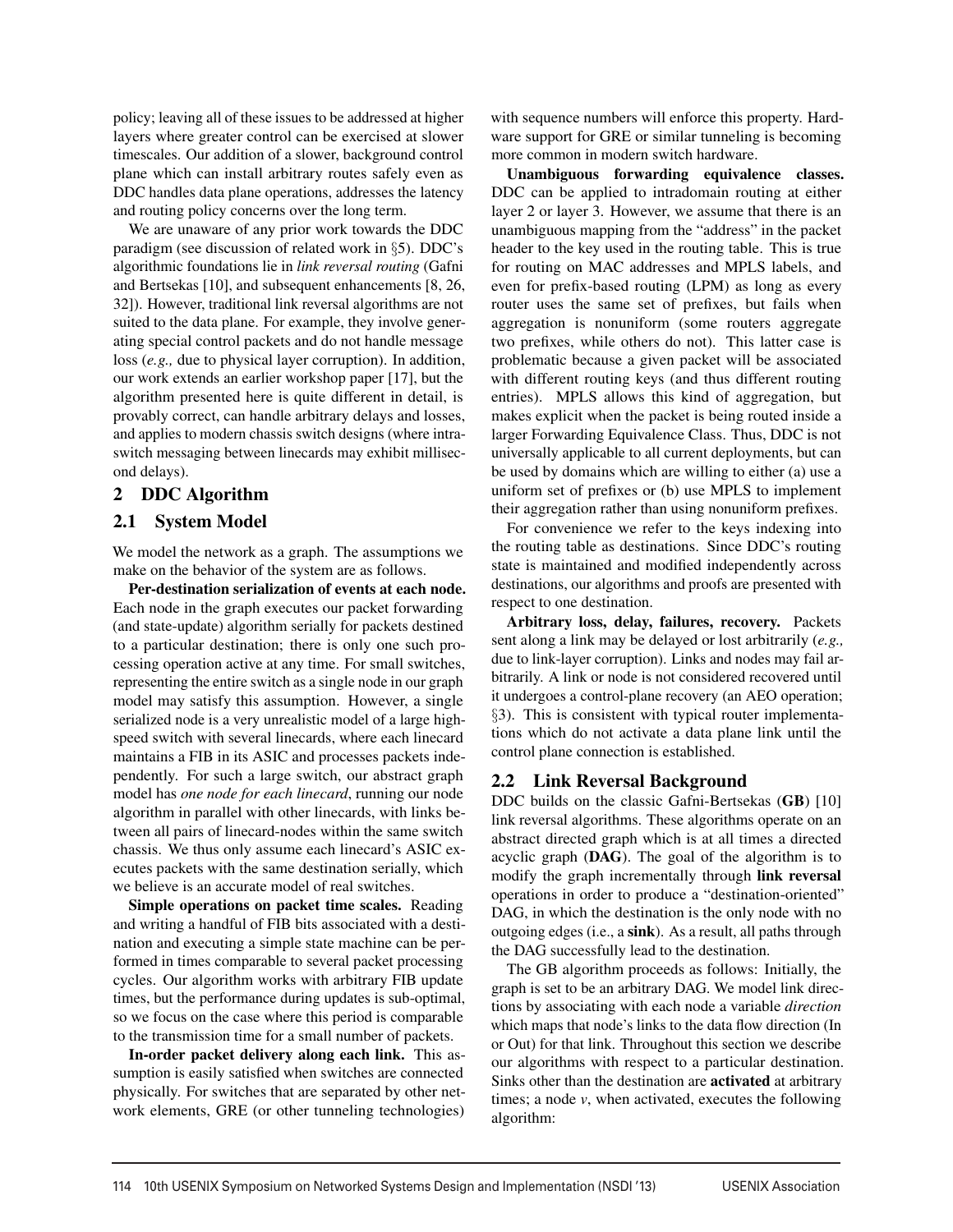```
GB_activate(v)
  if for all links L, direction[L] = In
      reverse all links
```
Despite its simplicity, the GB algorithm converges to a destination-oriented DAG in finite time, regardless of the pattern of link failures and the initial link directions, as long as the graph is connected [10]. Briefly, the intuition for the algorithm's correctness is as follows. Suppose, after a period of link failures, the physical network is static. A node is *stable* at some point in time if it is done reversing. If any node is unstable, then there must exist a node *u* which is unstable but has a stable neighbor *w*. (The destination is always stable.) Since *u* is unstable, eventually it reverses its links. But at that point, since *w* is already stable, the link  $u \rightarrow w$  will never be reversed, and hence *u* will always have an outgoing link and thus become stable. This increases the number of stable nodes, and implies that all nodes will eventually stabilize. In a stable network, since no nodes need to reverse links, the destination must be the only sink, so the DAG is destination-oriented as desired. For an illustrated example of GB algorithm execution, we refer the reader to Gafni-Bertsekas' seminal paper [10].

Gafni-Bertsekas also present (and prove correct) a *partial reversal* variant of the algorithm: Instead of reversing all links, node *v* keeps track of the set *S* of links that were reversed by its neighbors since *v*'s last reversal. When activated, if  $\nu$  is a sink, it does two things: (1) It reverses  $N(v) \ S$ —unless *all* its links are in *S*, in which case it reverses all its links. (2) It empties *S*.

However, GB is infeasible as a data plane algorithm: To carry out a reversal, a node needs to generate and send special messages along each reversed link; the proofs assume these messages are delivered reliably and immediately. Such production and processing of special packets, potentially sent to a large number of neighbors, is too expensive to carry out at packet-forwarding timescales. Moreover, packets along a link may be delayed or dropped; loss of a single link reversal notification in GB can cause a permanent loop in the network.

## 2.3 Algorithm

DDC's goal is to implement a link reversal algorithm which is suited to the data plane. Specifically, all events are triggered by an arriving data packet, employ only simple bit manipulation operations, and result only in the forwarding of that single packet (rather than duplication or production of new packets). Moreover, the algorithm can handle arbitrary packet delays and losses.

The DDC algorithm provides, in effect, an emulation of GB using only those simple data plane operations. Somewhat surprisingly, we show this can be accomplished without special signaling, using only a *single bit* piggybacked in each data packet header—or equivalently, *zero bits*, with two virtual links per physical link. Virtual links can be implemented as GRE tunnels.

The DDC algorithm follows. Our presentation and implementation of DDC use the partial reversal variant of GB, which generally results in fewer reversals [4]. However, the design and proofs work for either variant.

#### State at each node:

• to\_reverse: List containing a subset of the node's links, initialized to the node's incoming links in the given graph *G*.

Each node also keeps for each link L:

- direction[L]: In or Out; initialized to the direction according to the given graph *G*. Per name, this variable indicates this node's view of the direction of the link L.
- local\_seq[L]: One-bit unsigned integer; initialized to 0. This variable is akin to a version or sequence number associated with this node's view of link L's direction.
- remote seq[L]: One-bit unsigned integer; initialized to 0. This variable attempts to keep track of the version or sequence number at the neighbor at the other end of link <sup>L</sup>. All three of these variables can be modeled as booleans,

with increments resulting in a bit-flip.

State in packets: We will use the following notation for our one bit of information in each packet:

• packet.seq: one-bit unsigned integer.

A comparison of an arriving packet's sequence number with remote\_seq[L] provides information on whether the node's view of the link direction is accurate, or the link has been reversed. We note that packet.seq can be implemented as a bit in the packet header, or equivalently, by sending/receiving the packet on one of two virtual links. The latter method ensures that *DDC requires no packet header modification*.

Response to packet events: The following two routines handle received and locally generated packets.

```
packet p generated locally:
   update_FIB_on_departure()
   send_on_outlink(any outlink, p)
packet p received on link L:
   update_FIB_on_arrival(p, L)
   update_FIB_on_departure()
   if (direction[L] = Out)
      if (p.seq != remote_seq[L])
         send_on_outlink(L, p)
   send_on_outlink(any outlink, p)
send_on_outlink(link L, packet p)
   p.seq = local_seq[L]
   send p on L
```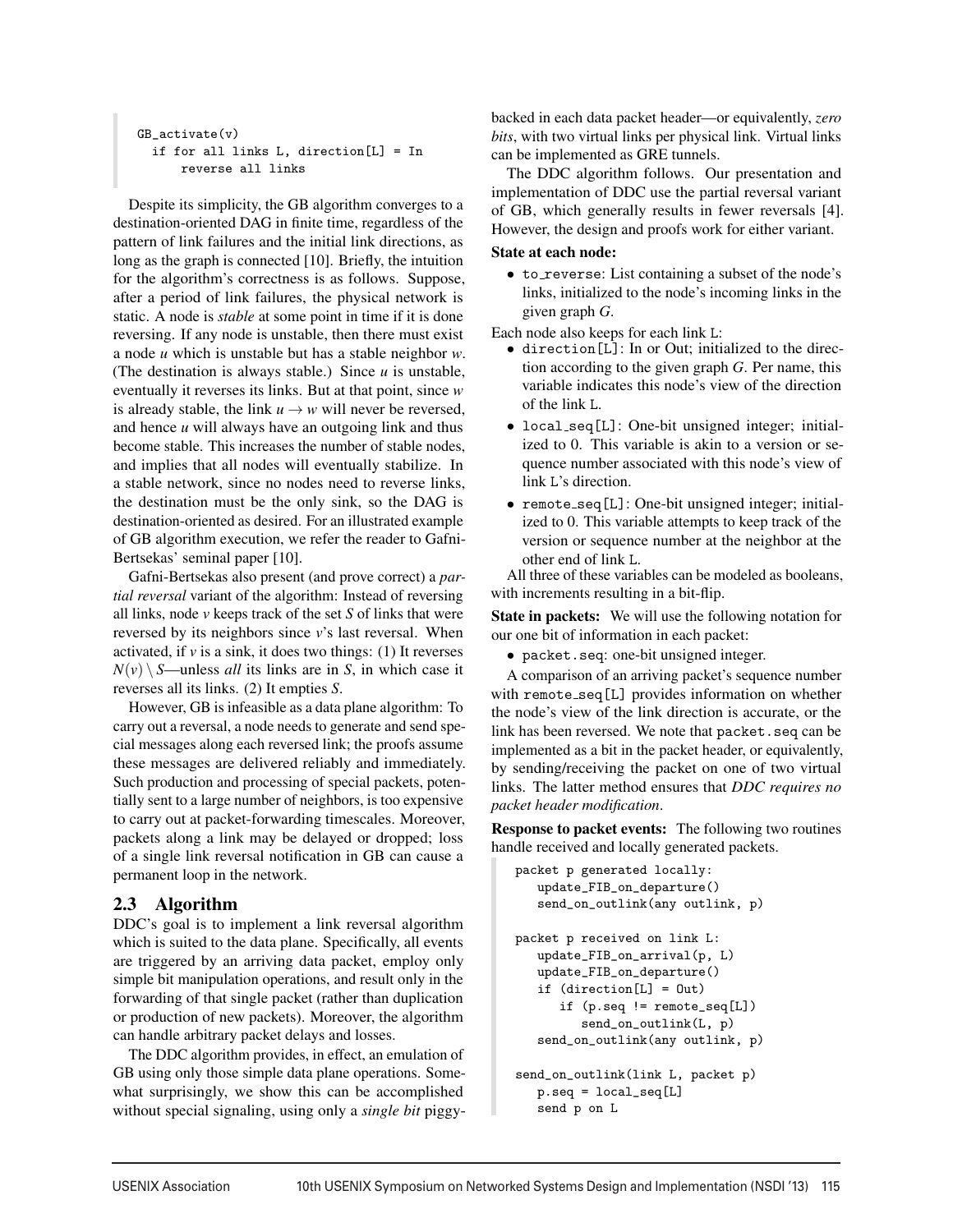These algorithms are quite simple: In general, after updating the FIB (as specified below), the packet can be sent on any outlink. There is one special case which will allow us to guarantee convergence (see proof of Thm. 2.1): if a packet was *received* on an outlink without a new sequence number, indicating that the neighbor has stale information about the direction of this link, it is "bounced back" to that neighbor.

FIB update: The following methods perform local link reversals when necessary.

```
reverse_in_to_out(L)
   direction[L] = Out
   local_seq[L]++
reverse_out_to_in(L)
   direction[L] = In
  remote_seq[L]++
update_FIB_on_arrival(packet p, link L)
   if (direction[L] = In)
      assert(p.\text{seq} == remote\_seq[L])else if (p.seq != remote_seq[L])
      reverse_out_to_in(L)
update_FIB_on_departure()
   if there are no Out links
      if to_reverse is empty
         // 'partial' reversal impossible
         to_reverse = all links
      for all links L in to_reverse
         reverse_in_to_out(L)
      // Reset reversible links
      to_{reverse} = {L: direction[L] = In}
```
The above algorithms determine when news of a neighbor's link reversal has been received, and when we must locally reverse links via a *partial reversal*. For the partial reversal, to\_reverse tracks what links were incoming at the last reversal (or at initialization). If a partial reversal is not possible (i.e., to\_reverse is empty), all links are reversed from incoming to outgoing.

To understand how our algorithms work, note that the only exchange of state between neighbors happens through packet.seq, which is set to local seq[L] when dispatching a packet on link L. Every time a node reverses an incoming link to an outgoing one, it flips local seq[L]. The same operation happens to remote seq[L] when an outgoing link is reversed.

The crucial step of detecting when a neighbor has reversed what a node sees as an outgoing link, is performed as the check: packet.seq  $\stackrel{?}{=}$  remote\_seq[L]. If, in the stream of packets being received from a particular neighbor, the sequence number changes, then the link has been reversed to an incoming link.

It is possible for a node *v* to receive a packet on an outgoing link for which the sequence number has not changed. This indicates that *v* must have previously reversed the link to outgoing from incoming, but the neighbor hasn't realized this yet (because packets are in flight, or no packets have been sent on the link since that reversal, or packets were lost on the wire). In this case, no new reversals are needed; the neighbor will eventually receive news of the reversal due to the previously-discussed special case of "bouncing back" the packet.

Response to link and node events: Links to neighbors that fail are simply removed from a node's forwarding table. A node or link that recovers is not incorporated by our data plane algorithm. This recovery occurs in the control plane, either locally at a node or as a part of the periodic global control plane process; both use the AEO operation we introduce later (§3).

FIB update delay: For simplicity our exposition has assumed that the FIB can be modified as each packet is processed. While the updates are quite simple, on some hardware it may be more convenient to decouple packet forwarding from FIB modifications.

Fortunately, DDC can allow the two update FIB functions to be called after some delay, or even skipped for some packets (though the calls should still be ordered for packets from the same neighbor). From the perspective of FIB state maintenance, delaying or skipping update FIB on arrival() is equivalent to the received packet being delayed or lost, which our model and proofs allow. Delaying or skipping update FIB on departure() has the problem that there might be no outlinks. In this case, the packet can be sent out an inlink. Since reverse\_out\_to\_in() is not called, the packet's sequence number is not incremented, and the neighbor will not interpret it as a link reversal.

Of course, delaying FIB updates delays data plane convergence, and during this period packets may temporarily loop or travel on less optimal paths. However, FIB update delay is a performance, rather than a correctness, issue; and our experiments have not shown significant problems with reasonable FIB update delays.

#### 2.4 Correctness and Complexity

Our main results (proofs in Appendix A) show that DDC (a) provides ideal forwarding-connectivity; and (b) converges, *i.e.,* the number of reversal operations is bounded. Theorem 2.1. *DDC guides*<sup>2</sup> *every packet to the destination, assuming the graph remains connected during an arbitrary sequence of failures.*

Theorem 2.2. *If after time t, the network has no failures and is connected, then regardless of the (possibly infinite)*

 ${}^{2}$ By guide we mean that following the instructions of the forwarding state would deliver the packet to the destination, assuming no packet losses or corruption along the way.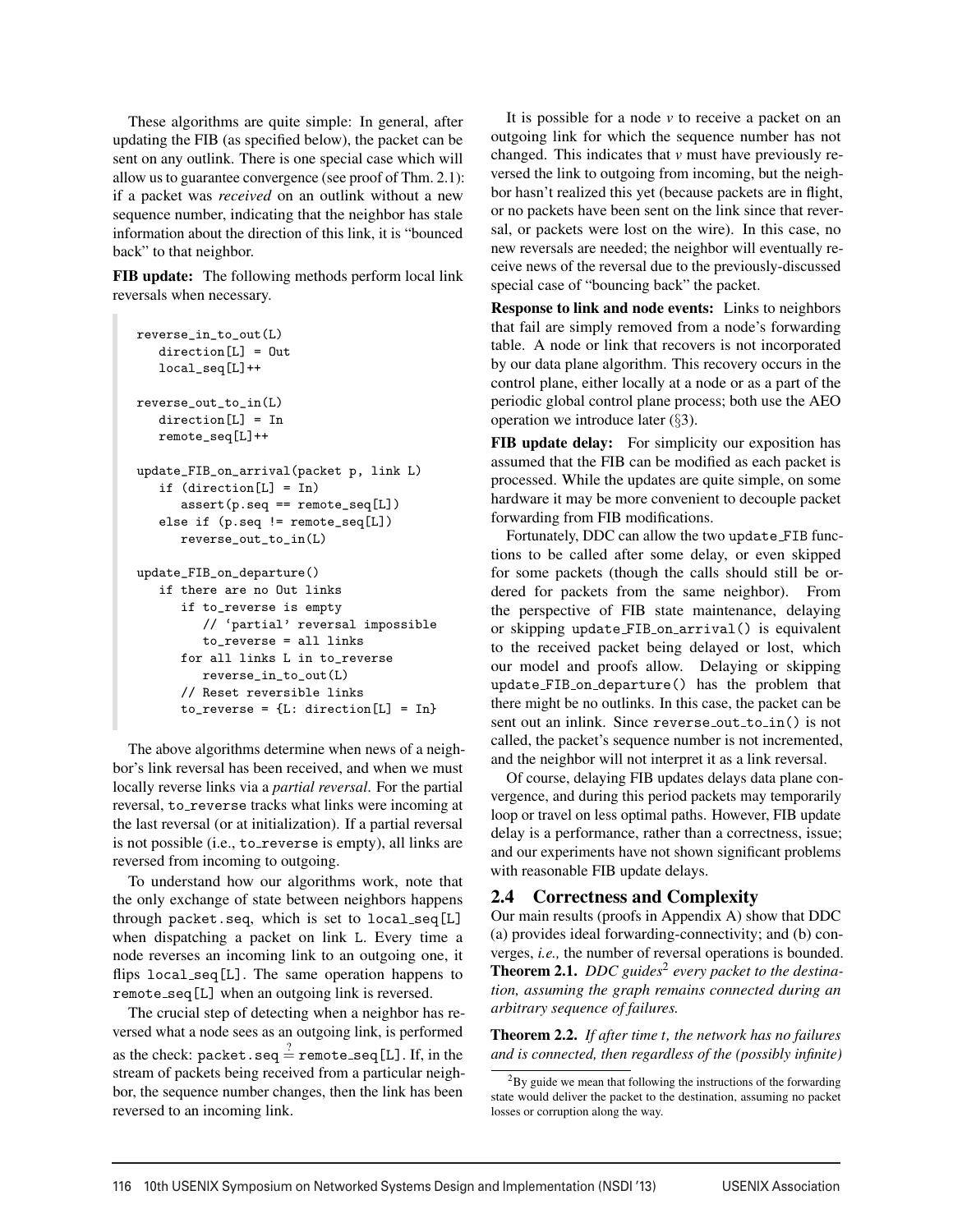*sequence of packets transmitted after t, DDC incurs*  $O(n^2)$ *reversal operations for a network with n nodes.*

We note one step in proving the above results that may be of independent interest. Our results build on the traditional Gafni-Bertsekas (GB) link reversal algorithm, but GB is traditionally analyzed in a model in which reversal notifications are immediately delivered to all of a node's neighbors, so the DAG is always in a globally-consistent state. $3$  However, we note that these requirements can be relaxed, without changing the GB algorithm.

Lemma 2.3. *Suppose a node's reversal notifications are eventually delivered to each neighbor, but after arbitrary delay, which may be different for each neighbor. Then beginning with a weakly connected DAG (i.e., a DAG where not all nodes have a path to the destination) with destination d, the GB algorithm converges in finite time to a DAG with d the only sink.*

## 2.5 Proactive Signaling

The data plane algorithm uses packets as reversal notifications. This implies that if node *A* reverses the link connecting it to *B*, *B* learns of the reversal only when a packet traverses the link. In some cases this can result in a packet traversing the same link twice, increasing path stretch. One could try to overcome this problem by having *A* proactively send a packet with TTL set to 1, thus notifying *B* of this change. This packet looks like a regular data packet, that gets dropped at the next hop router.

Note that proactive signaling is an entirely optional optimization. However, such signaling does not address the general problem of the data plane deviating from optimal paths to maintain connectivity. The following section addresses this problem.

## 3 Control Plane

While DDC's data plane guarantees ideal connectivity, we continue to rely on the *control plane* for path optimality. However, we must ensure that control plane actions are compatible with DDC's data plane. In this section, we present an algorithm to guide the data plane to use paths desired by the operator (*e.g.,* least-cost paths). The algorithm described does not operate at packet timescales, and relies on explicit signaling by the *control plane*. We start by showing how our algorithm can guide the data plane to use shortest paths. In §3.3, we show that our method is general, and can accommodate any DAG.

We assume that each node is assigned a *distance* from the destination. These could be produced, for instance, by a standard shortest path protocol or by a central coordinator. We will use the distances to define a *target* DAG on the graph by directing edges from higher- to lower-distance nodes, breaking ties arbitrarily but consistently (perhaps by comparing node IDs). Note that this target DAG may not be destination-oriented — for instance the shortest path protocol may not have converged, so distances are inconsistent with the topology. Given these assigned distances, our algorithm guarantees the following properties:

- Safety: Control plane actions must not break the data plane guarantees, even with arbitrary simultaneous dynamics in both data and control planes.
- Routing Efficiency: After the physical network and control plane distance assignments are static, if the target DAG is destination-oriented, then the data plane DAG will match it.

These guarantees are not trivial to provide. Intuitively, if the control plane modifies link directions while the data plane is independently making its own changes, it is easy for violations of safety to arise. The most obvious approach would be for a node to unilaterally reverse its edges to match the target DAG, perhaps after waiting for nodes closer to the destination to do the same. But dynamics (e.g., link failures) during this process can quickly lead to loops, so packets will loop indefinitely, violating safety. We are attempting to repair a running engine; our experience shows that even seemingly innocuous operations can lead to subtle algorithmic bugs.

## 3.1 Control Plane Algorithm

Algorithm idea: We decompose our goals of safety and efficiency into two modules. First, we design an alledges-outward (AEO) operation which modifies all of a single node's edges to point outward, and is guaranteed not to violate safety regardless of when and how AEOs are performed. For example, a node which fails and recovers, or has a link which recovers, can unilaterally decide to execute an AEO in order to rejoin the network.

Second, we use AEO as a subroutine to incrementally guide the network towards shortest paths. Let  $v_1, \ldots, v_n$ be the (non-destination) nodes sorted in order of distance from the destination, i.e., a topological sort of the target DAG. Suppose we iterate through each node *i* from 1 to  $n$ , performing an AEO operation on each  $v_i$ . The result will be the desired DAG, because for any undirected edge  $(u, v)$  such that *u* is closer to the destination, *v* will direct the edge  $v \rightarrow u$  *after u* directed it  $u \rightarrow v$ .

Implementation overview: The destination initiates a heartbeat, which propagates through the network serving as a trigger for each node to perform an AEO. Nodes ensure that in applying the trigger, they do not precede neighbors who occur before them in the topological sort order. Note that if the target DAG is not destinationoriented, nodes may be triggered in arbitrary order. However, this does not affect *safety*; further, if the target DAG

<sup>&</sup>lt;sup>3</sup>For example, [19] notes that the GB algorithm's correctness proof "requires tight synchronization between neighbors, to make sure the link reversal happens atomically at both ends ... There is some work required to implement this atomicity."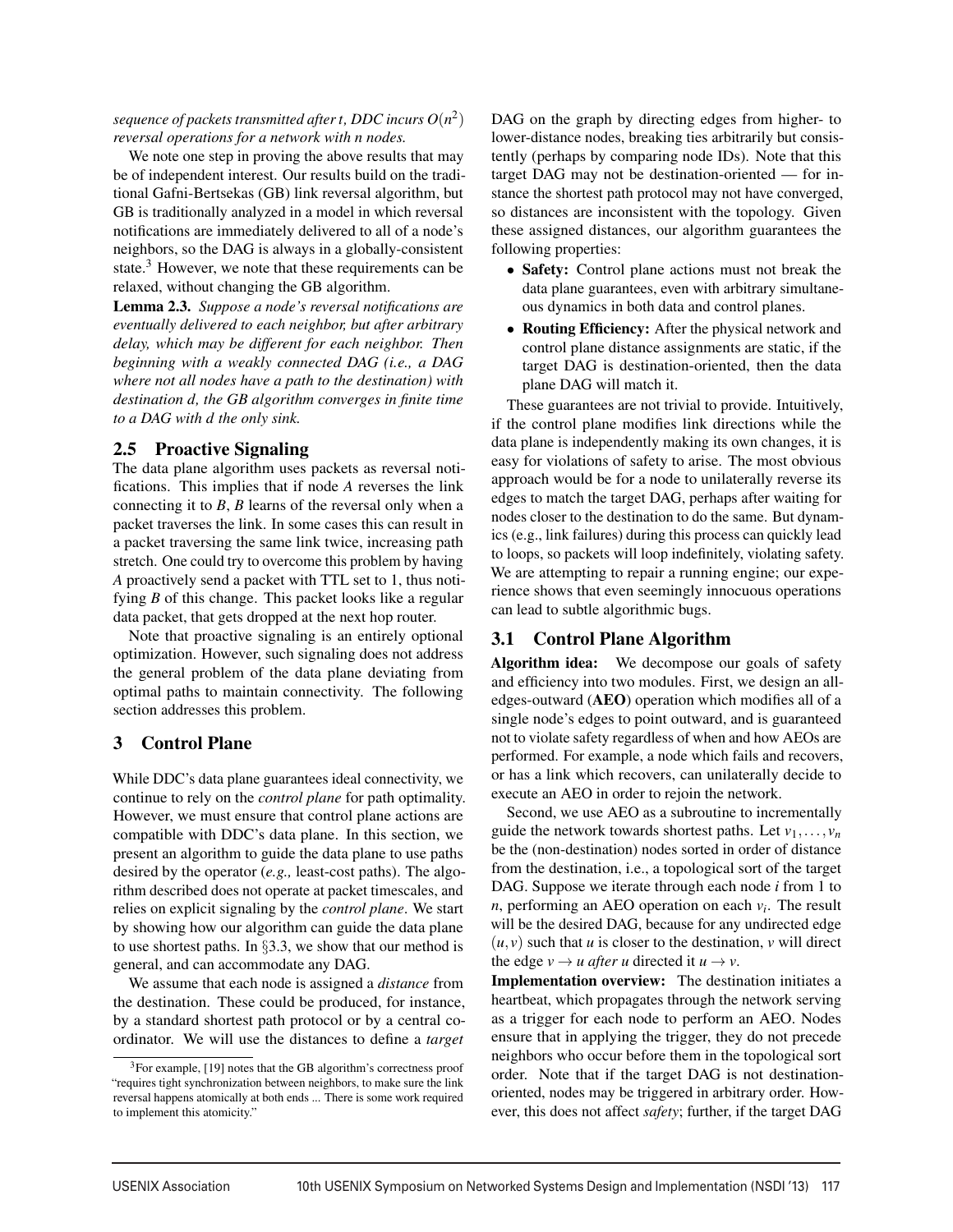is destination-oriented, the data plane will converge to it, thus meeting the routing efficiency property.

We next present our algorithm's two modules: the all-edges-outward (AEO) operation (§3.1.1), and Trigger heartbeats (§3.1.2). We will assume throughout that all signals are sent through reliable protocols and yield acks/nacks. We also do not reinvent sequence numbers for heartbeats ignoring the related details.

#### 3.1.1 All edges outward (AEO) operations

A node setting all its edges to point outward in a DAG cannot cause  $\text{loops}^4$ . However, the data plane dynamics necessitate that we use caution with this operation—there might be packets in flight that attempt to reverse some of the edges inwards as we attempt to point the rest outwards, potentially causing loops. One could use distributed locks to pause reversals during AEO operations, but we cannot block the data plane operations as this would violate the ideal-connectivity guarantee provided by DDC.

Below is an algorithm to perform an AEO operation at a node *v* safely and without pausing the data plane, using virtual nodes (vnodes). We use virtual nodes as a convenient means of versioning a node's state, to ensure that the DAG along which a packet is forwarded remains consistent. The strategy is to connect a new vnode *vn* to neighbors with all of *vn*'s edges outgoing, and then delete the old vnode. If any reversals are detected during this process, we treat the process as failed, delete *vn*, and continue using the old vnode at *v*. Bear in mind that this is all with respect to a specific destination; *v* has other, independent vnodes for other destinations. Additionally, although the algorithm is easiest to understand in terms of virtual nodes, it can be implemented simply with a few extra bits per link for each destination<sup>5</sup>.

We require that neighboring nodes not perform control plane reversals simultaneously. This is enforced by a simple lock acquisition protocol between neighbors before performing other actions in AEO. However, note that these locks only pause other control-plane AEO operations; all data plane operations remain active.

```
AEO algorithm:
   Get locks from {neighbors, self} in
                increasing ID order
   Create virtual node vn
   run(thread_watch_for_packets)
   run(thread_connect_virtual_node)
thread_watch_for_packets:
   if a data packet arrives at vn
      kill thread_connect_virtual_node
      delete vn
      exit thread_watch_for_packets
```

```
<sup>4</sup>This is why we designed the algorithm as a sequence of AEOs.
   5Routers implement ECMP similarly: In a k-port router, k-way
ECMP [7] stores state items per (destination, output-port) pair.
```

```
thread_connect_virtual_node:
   For each neighbor u of v
      Link vn, u with virtual link
      Signal(LinkDone?) to u
   After all neighbors ack(LinkDone):
      For each neighbor u of v
         Signal(Dir: vn->u?) to u
      After all neighbors ack(Dir: vn->u):
         kill thread_watch_for_packets
         delete old virtual nodes at v
   exit thread_connect_virtual_node
When all threads complete:
```
release all locks

The algorithm uses two threads, one to watch for data packets directed to the destination (which would mean the neighbor has reversed the link), and the other to establish links with the neighbors directed towards them, using signal-ack mechanisms. The second set of signals and acks might appear curious at first, but it merely confirms that no reversals were performed before *all* acks for the *first* set had been *received* at *vn*. There may have been reversals since any of the second set of acks were dispatched from the corresponding neighbor, but they are inconsequential (as our proof will show).

#### 3.1.2 Trigger heartbeats

We make use of periodic heartbeats issued by the destination to trigger AEO operations. To order these operations, a node uses heartbeat *H* as a trigger after making sure all of its neighbors with lower distances have already responded to the *H*. More specifically, a node, *v*, responds to heartbeat *H* from neighbor *w* as follows:

```
If (last_heartbeat_processed >= H)
   Exit
rcvd[H,w] = trueIf (rcvd[H,u] = true for all nbrs u withlower distance)
   If (direction[u] = In for any nbr with
                     lower distance)
       AEO(v)Send H to all neighbors
   last_heartbeat_processed = H
```
With regard to the correctness of this algorithm, we prove the following theorem in Appendix B:

Theorem 3.1. *The control plane algorithm satisfies the safety and routing efficiency properties.*

## 3.2 Physical Implementation

A vnode is merely an abstraction containing the state described in §2.3, and allowing this state to be modified in the ways described previously. One can therefore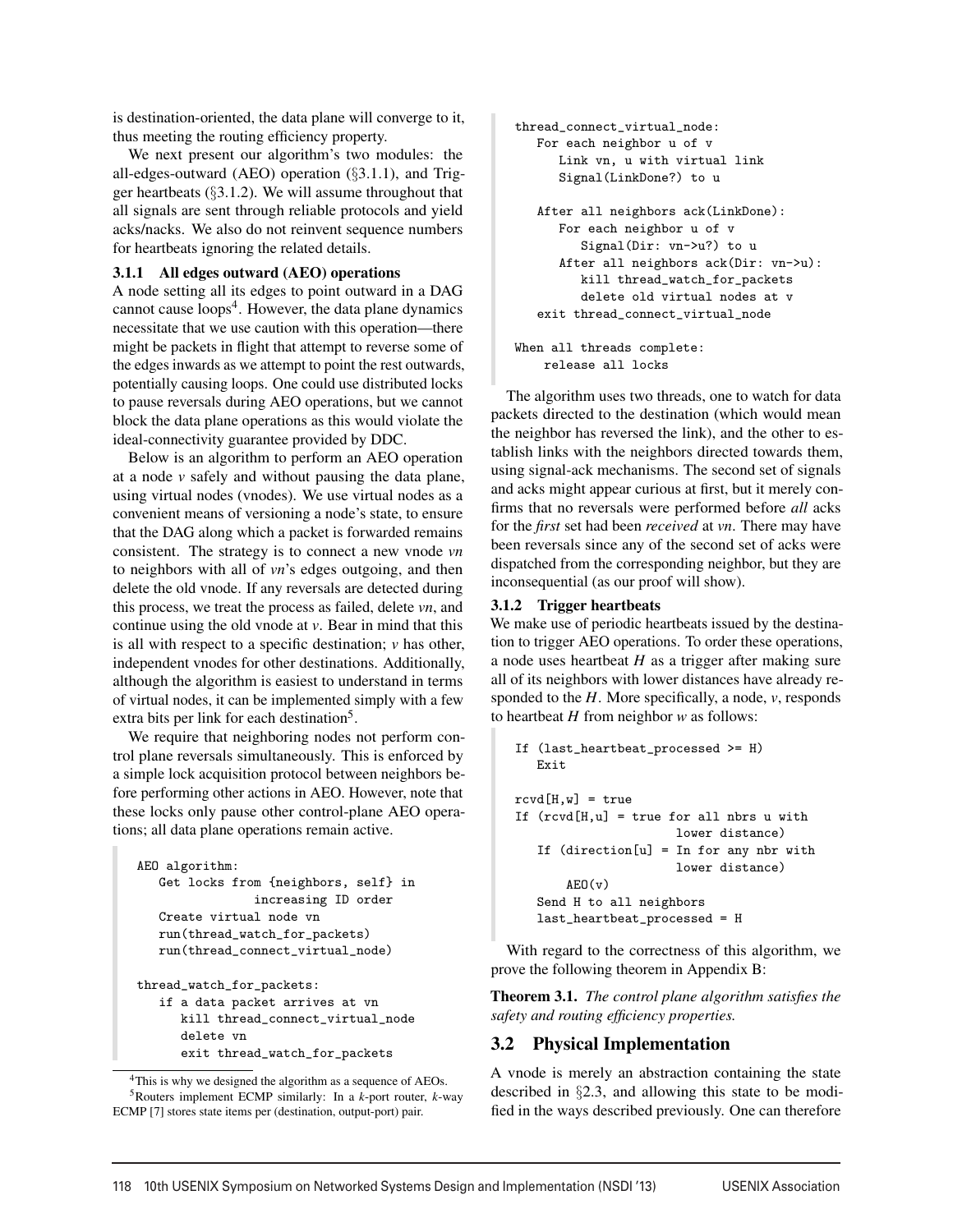represent a vnode as additional state in a switch, and interactions with other switches can be realized using virtual links. As stated previously, the virtual links themselves may be implemented using GRE tunnels, or by the inclusion of additional bits in the packet header.

## 3.3 Control Plane Generality

It is easy to show that the resulting DAG from the AEO algorithm is entirely determined by the order in which AEO operations are carried out. While trigger heartbeats as described in §3.1.2 order these AEO operations by distance, any destination-oriented DAG could in fact be used. It is also easy to see that given a DAG, one can calculate at least one order of AEO operations resulting in the DAG.

Given these observations, the control plane described above is entirely general allowing for the installation of an arbitrary DAG, by which we imply that given another control plane algorithm, for which the resultant routes form a DAG, there exists a modified trigger heartbeat function that would provide the same functionality as the given control plane algorithm. DDC therefore does not preclude the use of other control plane algorithms that might optimize for metrics other than path length.

## 3.4 Disconnection

Detecting disconnection is particularly important for linkreversal algorithms. If our data plane algorithm fails to detect that a destination is unreachable, packets for that destination might keep cycling in the connected component of the network. Packets generated for the destination may continue to be added, while none of these packets are being removed from the system. This increases congestion, and can interfere with packets for other destinations.

Since DDC can be implemented at both the network and link-layer we cannot rely on existing TTL/hop-count fields, since they are absent from most extant link-layer protocols. Furthermore, failures might result in paths that are longer than would be allowed by the network protocol, and thus TTL-related packet drops cannot be used to determine network connectivity.

Conveniently, we can use heartbeats to detect disconnection. Any node that does not receive a heartbeat from the destination within a fixed time period can assume that the destination is unreachable. The timeout period can be set to many times the heartbeat interval, so that the loss of a few heartbeats is not interpreted as disconnection.

## 3.5 Edge Priorities

The algorithm as specified allows for the use of an arbitrary output link (*i.e.,* packets can be sent out any output link). One can exploit this choice to achieve greater efficiency, in particular the choice of output links can be driven by a control plane specified priority. Priorities can be chosen to optimize for various objective functions, for

instance traffic engineering. Such priorities can also be used to achieve faster convergence, and lower stretches, especially when few links have failed.

Edge priorities are not required for the correct functioning of DDC, and are only useful as a mechanism to increase efficiency, and as a tool for traffic engineering. Priorities can be set by the control plane with no synchronization (since they do not affect DDC's correctness), and can either be set periodically based on some global computation, or manually based on operator preference.

## 4 Evaluation

We evaluated DDC using a variety of microbenchmarks, and an NS-3 [23] based macrobenchmark.

## 4.1 Experimental Setup

We implemented DDC as a routing algorithm in NS-3. (The code is available on request.) Our implementation includes the basic data plane operations described in §2, and support for assigning priorities to ports (*i.e.,* links, which appear as ports for individual switches), allowing the data plane to discriminate between several available output ports. We currently set these priorities to minimize path lengths. We also implemented the control plane algorithm  $(\S 3)$ , and use it to initialize routing tables. While our control plane supports the use of arbitrary DAGs, we evaluated only shortest-path DAGs.

We evaluated DDC on 11 topologies: 8 AS topologies from RocketFuel [30] varying in size from 83 nodes and 272 links (AS1221), to 453 nodes and 1999 links (AS2914); and 3 datacenter topologies—a 3-tier hierarchical topology recommended by Cisco [3], a Fat-Tree [1], and a VL2 [12] topology. However, we present only a representative sample of results here.

Most of our experiments use a link capacity of 10 Gbps. Nodes use output queuing, with drop-tail queues with a 150 KB capacity. We test both TCP (NS-3's TCP-NewReno implementation) and UDP traffic sources.

## 4.2 Microbenchmarks

## 4.2.1 Path Stretch

Stretch is defined as the ratio between the length of the path a packet takes through the network, and the shortest path between the packet's source and destination in the current network state, *i.e.,* after accounting for failures.

Stretch is affected by the topology, the number of failed links, and the choice of source and destination. To measure stretch, we selected a random source and destination pair, and failed a link on the connecting path. We then sent out a series of packets, one at a time (*i.e.,* making sure there is no more than one packet in the network at any time) to avoid any congestion drops, and observed the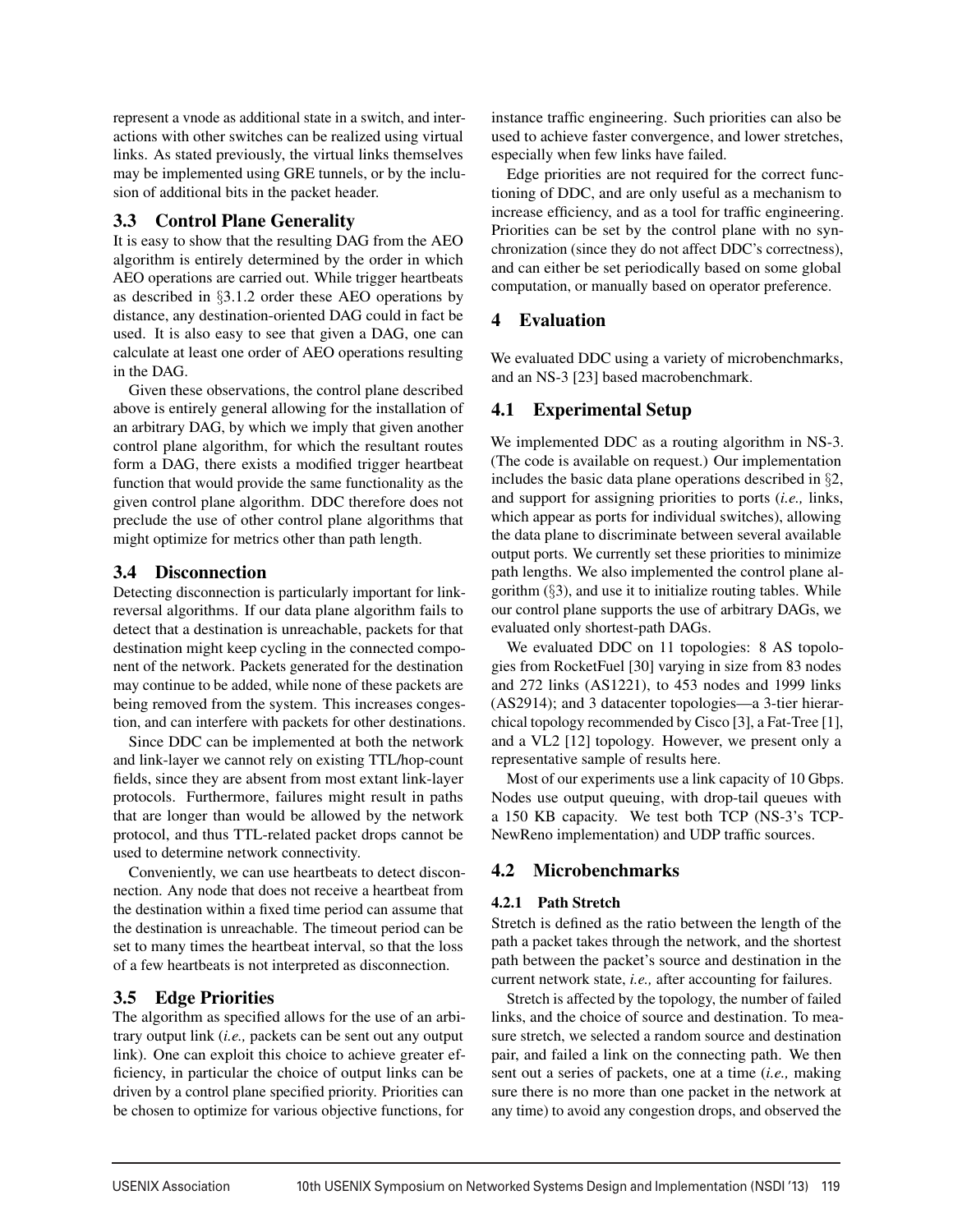



Figure 1: Median and 99*th* percentile stretch for AS1239.

Figure 2: Median and 99*th* percentile stretch for a FatTree

length of the path the packet takes. Subsequent packets use different paths as DDC routed around the failures.

Figures 1 and 2 show stretch for a series of such packets, either with 1 or 10 links failed. We tested a wider range of link failures, but these graphs are representative of the results. As expected, the initial stretch is dependent on the number of links failed, for instance the 99*th* percentile stretch for AS1239 with 10 link failures is 14. However, paths used rapidly converge to near-optimal.

We compare DDC's steady-state stretch with that of MPLS link protection [25]. Link protection, as commonly deployed in wide-area networks, assigns a backup path around a single link, oblivious of the destination $6$ . We use the stretch-optimal strategy for link protection: the backup path for a link is the shortest path connecting its two ends. Figure 3 shows this comparison for AS2914. Clearly, path elongation is lower for DDC. We also note that link protection does not support multiple failures.

#### 4.2.2 Packet Latency

In addition to path lengths, DDC may also impact packet latency by increasing queuing at certain links as it moves packets away from failures. While end-to-end congestion control will eventually relieve such queuing, we measure the temporary effect by comparing the time taken to deliver a packet before and after a failure.

To measure packet latencies, we used 10 random source nodes sending 1GB of data each to a set of randomly chosen destinations. The flows were rate limited (since we were using UDP) to ensure that no link was used at anything higher than 50% of its capacity, with the majority of links being utilized at a much lower capacity. For experiments with AS topologies, we set the propagation delay to 10ms, to match the order of magnitude for a wide area network, while for datacenter topologies, we adjusted propagation delay such that RTTs were ∼250µs, in line with previously reported measurements [5, 36].

For each source destination pair we measure baseline latency as an average over 100 packets. We then measure



Figure 3: CDF of steady state stretch for MPLS FRR and DDC in AS2914.

the latency after failing a set of links. Figure 4 shows the results for AS2914, and indicates that over 80% of packets encounter no increase in latency, and independent of the number of failures, over 96% of packets encounter only a modest increase in latency. Similarly, Figure 5 shows the same result for a Fat Tree topology, and shows that over 95% of the packets see no increased latency. In the 2 failure case, over 99% of packets are unaffected.

#### 4.2.3 TCP Throughput and FIB Update Delay

Ideally, switches would execute DDC's small state updates at line rate. However, this may not always be feasible, so we measure the effects of delayed state updates. Specifically, we measure the effect of additional delay in FIB updates on TCP throughput in wide-area networks.

We simulated a set of WAN topologies with 1 Gbps links (for ease of simulation). For each test we picked a set of 10 source-destination pairs, and started 10 GB flows between them. Half-a-second into the TCP transfer, we failed between 1 and 5 links (the half-a-second duration was picked so as to allow TCP congestion windows to converge to their steady state), and measured overall TCP throughput. Our results are shown in Figure 6, and indicate that FIB delay has no impact on TCP throughput.

#### 4.3 Macrobenchmarks

We also simulated DDC's operation in a datacenter, using a fat-tree topology with 8-port switches. To model failures, we used data on the time it takes for datacenter networks to react to link failures from Gill et al [11]. Since most existing datacenters do not use any link protection scheme, relying instead on ECMP and the plurality of paths available, we use a similar multipath routing algorithm as our baseline.

For our workload, we used partition-aggregate as previously described in DCTCP [2]. This workload consists of a set of background flows, whose size and interarrival frequencies we get from the original paper, and a set of smaller, latency sensitive, request queries. The request queries proceed by having a single machine send a set of 8 machines a single small request packet, and then receiving a 2 KB response in return. This pattern commonly occurs in front-end datacenters, and a set of such requests are used to assemble a single page. We generated a set of such requests, and focused on the percentage of these

<sup>6</sup>Protecting links in this manner is the standard method used in widearea networks, for instance [6], states "High Scalability Solution—The Fast Reroute feature uses the highest degree of scalability by supporting the mapping of all primary tunnels that traverse a link onto a single backup tunnel. This capability bounds the growth of backup tunnels to the number of links in the backbone rather than the number of TE tunnels that run across the backbone."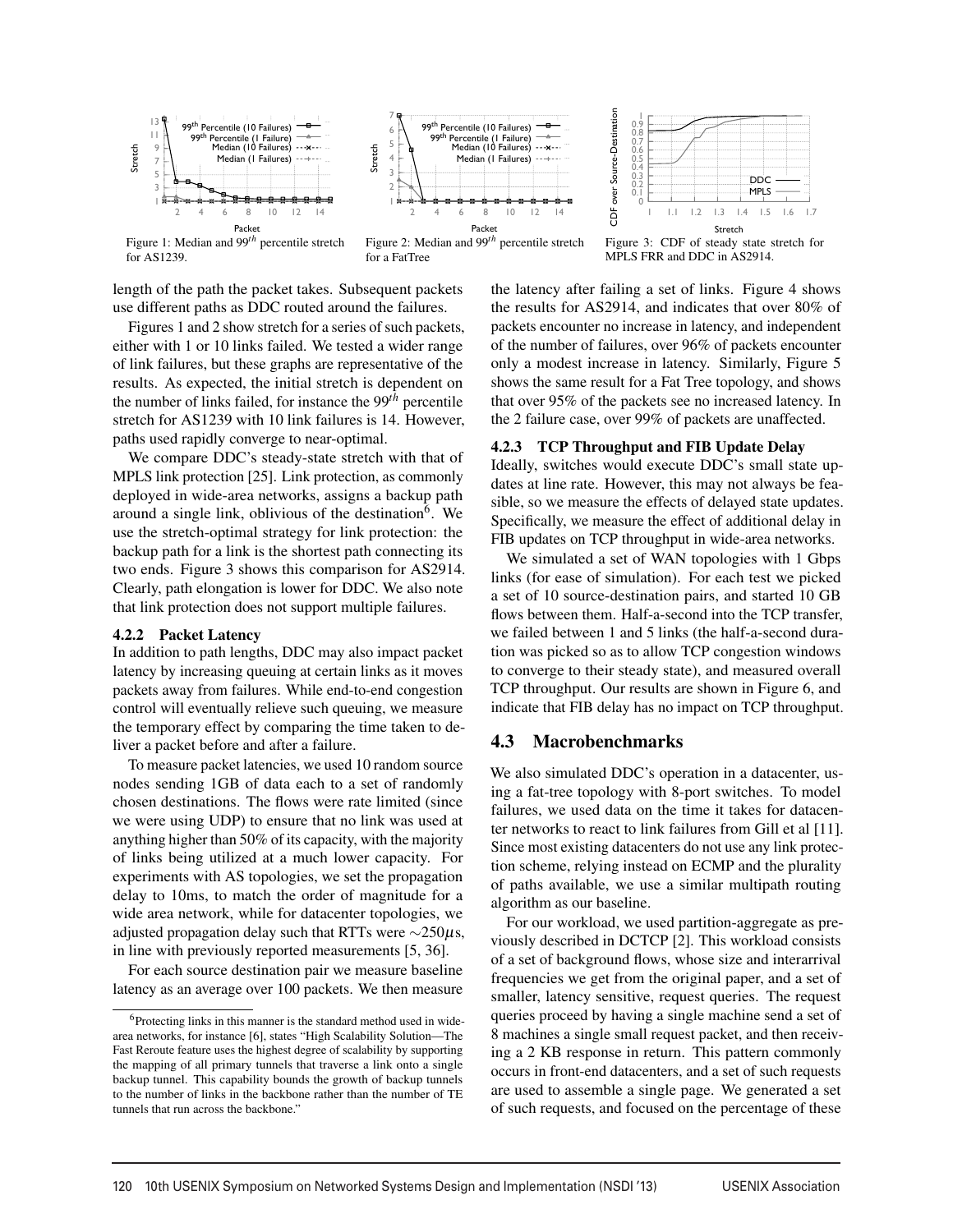

Figure 4: Packet latencies in AS2914 with link failures.



Figure 5: Packet latencies in a datacenter with a Fat-Tree topology with link failures.



Figure 6: Distribution of TCP throughputs for varying FIB update delays.

that were satisfied during a "failure event", *i.e.,* a period of time where one or more links had failed, but before the network had reacted. On average, we generated 10 requests per second, spread evenly across 128 hosts. The hosts involved in processing a request were also picked at random. We looked at a variety of failure scenarios, where we failed between 1 and 5 links. Here, we present results from two scenarios, one where a single link was failed, and one where 5 links were failed. The links were chosen at random from a total of 384 links.

Figure 7 shows the percentage of requests served in every 10 second interval (*i.e.,* percent of request packets resulting in a response) in a case with 5 link failures. The red vertical line at  $x = 50$  seconds indicates the point at which the links failed. While this is a rare failure scenario, we observe that, without DDC, in the worst case about 14% of requests cannot be fulfilled. We also look at a more common case in Figure 8 where a single link is failed, and observe a similar response rate. The response rate itself is a function of both the set of links failed, and random requests issued.

For many datacenter applications, response latency is important. Figure 9 shows the distribution of response latencies for the 5 link failure case described previously. About 4% of the requests see no responses when DDC is not used. When DDC is used, all requests result in responses and fewer than 1% see higher latency than the common case without DDC. For these 1% (which would otherwise be dropped), the latency is at most  $1.5\times$  higher. Therefore, in this environment, DDC not only delivers all requests, it delivers them relatively quickly.

#### 5 Related Work

*Link-Reversal Algorithms:* There is a substantial literature on link-reversal algorithms [10, 8, 26, 32]. We borrow the basic idea of link reversal algorithms, but have extended them in ways as described in §2.2.

*DAG-based Multipath:* More recently there has been a mini-surge in DAG-based research [15, 28, 27, 14, 24]. All these proposals shared the general goal of maximizing robustness while guaranteeing loop-freeness. In most cases, the optimization boils down to a careful ordering of the nodes to produce an appropriate DAG. Some of this research also looked at load distribution. Our approach differs in that we don't optimize the DAG itself

but instead construct a DAG that performs adequately well under normal conditions and rely on the rapid link reversal process to restore connectivity when needed.

*Other Resilience Mechanisms:* We have already mentioned several current practices that provide some degree of data plane resilience: ECMP and MPLS Fast Reroute. We note that the ability to install an arbitrary DAG provides strictly more flexibility than is provided by ECMP.

MPLS Fast Reroute, as commonly deployed, is used to protect individual links by providing a backup path that can route traffic around a specific link failure. Planned backups are inherently hard to configure, especially for multiple link failures, which as past outages indicate, may occur due to physical proximity of affected links, or other reasons [20]. While this correlation is often accounted for (*e.g.,* using shared risk link groups), such accounting is inherently imprecise. This is evidenced by the Internet outage in Pakistan in 2011 [21] which was caused by a failure in both a link and its backup, and other similar incidents [29, 35, 34] which have continued to plague providers. Even if *ideal connectivity* isn't an explicit goal, using DDC frees operators from the difficulties of careful backup configuration. However, if operators do have preferred backup configurations, DDC makes it possible to achieve the best of both worlds: Operators can install a MPLS/GRE tunnel (*i.e.,* a virtual link) for each desired backup path, and run DDC over the physical and virtual links. In such a deployment, DDC would only handle failures beyond the planned backups.

*End-to-End Multipath:* There is also a growing literature on end-to-end multipath routing algorithms (see [31] and [22] for two such examples). Such approaches require end-to-end path failure detection (rather than hop-by-hop link failure detection as in DDC), and thus the recovery time is quite long compared to packet transmission times. In addition, these approaches do not provide ideal failure recovery, in that they only compute a limited number of alternate paths, and if they all fail then they rely on the control plane for recovery.

*Other Approaches:* Packet Recycling [18] is perhaps the work closest in spirit to DDC (but quite different in approach), where connectivity is ensured by a packet forwarding algorithm which involves updating a logarithmic number of bits in the packet header. While this approach is a theoretical tour-de-force, it requires solving an NP-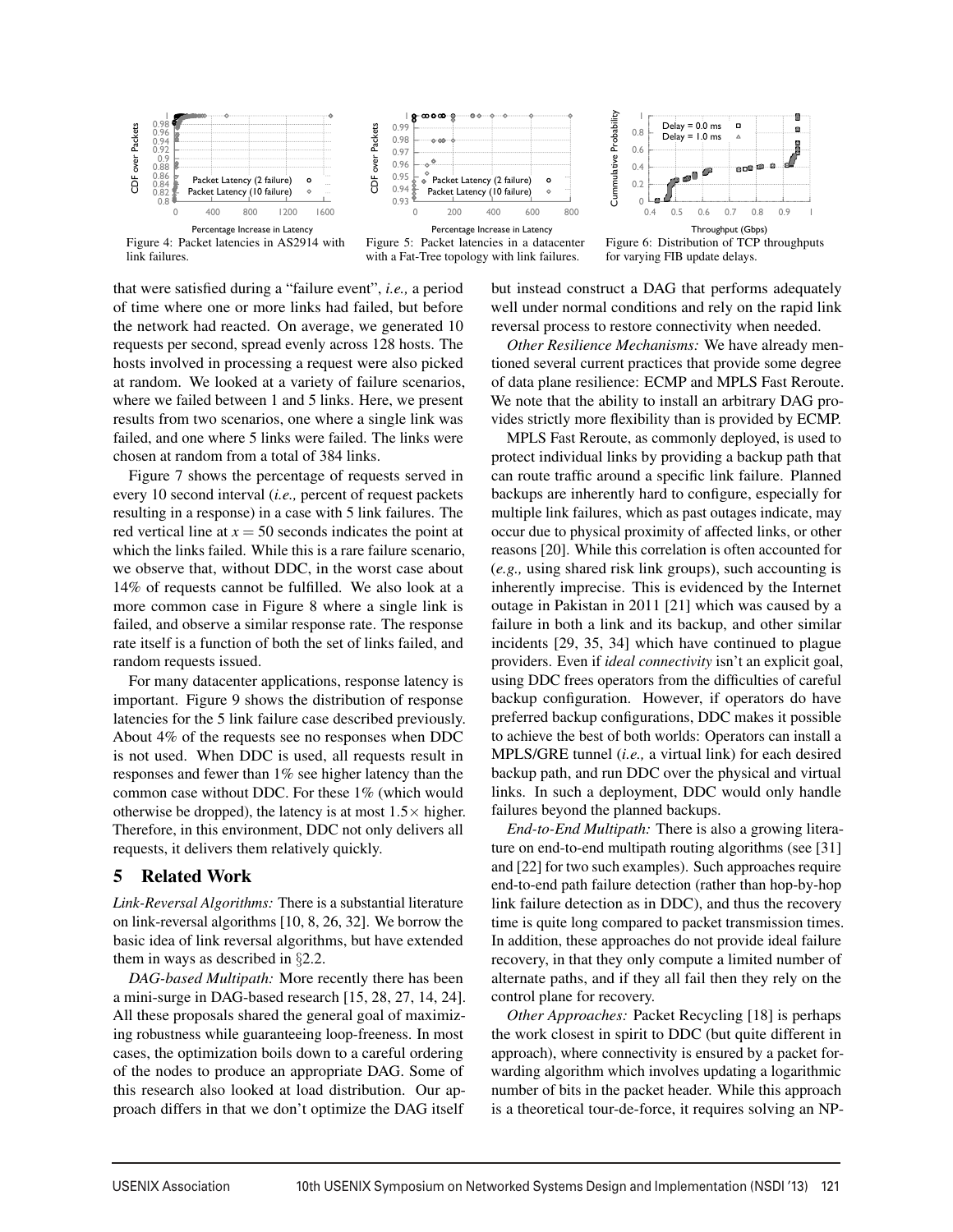

Figure 7: Percentage of requests satisfied per 10 second interval with 5 failed links.



Figure 8: Percentage of requests satisfied per 10 second interval with 1 failed link



Figure 9: Request latency for the 5-link failure case in Figure 7.

hard problem to create the original forwarding state. In contract, DDC requires little in the way of precomputation, and uses only two bits in the packet header. Failure-Carrying Packets (FCP) [16] also achieves ideal connectivity, but data packets carry explicit control information (the location of failures) and routing tables are recomputed upon a packet's arrival (which may take far longer than a single packet arrival). Furthermore, FCP packet headers can be arbitrarily large, since packets potentially need to carry an unbounded amount of information about failures encountered along the path traversed.

## 6 Conclusion

In this paper we have presented *DDC*, a dataplane algorithm guaranteeing ideal connectivity. We have both presented proofs for our guarantees, and have demonstrated the benefits of DDC using a set of simulations. We have also implemented the DDC dataplane in OpenVSwitch<sup>7</sup>, and have tested our implementation using Mininet [13]. We are also working towards implementing DDC on physical switches.

## 7 Acknowledgments

We are grateful to Shivaram Venkatraman, various reviewers, and our shepherd Dejan Kostic for their comments and suggestions. This research was supported in part by NSF CNS 1117161 and NSF CNS 1017069. Michael Schapira is supported by a grant from the Israel Science Foundation (ISF) and by the Marie Curie Career Integration Grant (CIG).

## A DDC Algorithm Correctness

Compared with traditional link reversal algorithms, DDC has two challenges. First, notifications of link reversals might be delayed arbitrarily. Second, the mechanism with which we provide notifications is extremely limited piggybacking on individual data packets which may themselves be delayed and lost arbitrarily. We deal with these two challenges one at a time.

## A.1 Link reversal with delayed notification

Before analyzing our core algorithm, we prove a useful lemma: the classic GB algorithms  $(\S2.2)$  work correctly even when reversal notifications are delayed arbitrarily.

The subtlety in this analysis is that if notifications are not delivered instantaneously, then nodes have inconsistent views of the link directions. What we will show is that when it matters—when a node is reversing its links—the node's view is consistent with a certain canonical global state that we define.

We can reason about this conveniently by defining a global notion of the graph at time  $t$  as follows: In  $G_t$  the direction of an edge  $(u, v)$  is:

- $u \rightarrow v$  if *u* has reversed more recently than *v*;
- $v \rightarrow u$  if *v* has reversed more recently than *u*;
- otherwise, whatever it is in the original graph  $G_0$ .

It is useful to keep in mind several things about this definition. First, reversing is now a local operation at a node. Once a node decides to reverse, it is "officially" reversed—regardless of when control messages are delivered to its neighbors. Second, the definition doesn't explicitly handle the case where there is a tie in the times that *u* and *v* have reversed. But this case will never occur; it is easy to see that regardless of notifications begin delayed, two neighbors will never reverse simultaneously because at least one will believe it has an outgoing edge.

Often, nodes' view of their link directions will be inconsistent with the canonical graph  $G_t$  because they haven't yet received reversal notifications. The following lemma shows this inconsistency is benign.

Lemma A.1. *Consider the GB algorithm with arbitrarily delayed reversal notifications, but no lost notifications. If v reverses at t, then v's local view of its neighboring edge*

*directions is consistent with*  $G_t$ .<br>*Proof.* The lemma clearly holds for  $t = 0$  due to the algorithm's initialization. Consider any reversal at  $t \geq 0$ . By induction, at the time of *v*'s previous reversal (or at  $t = 0$ ) if it had none), *v*'s view was consistent with *G*. The only events between then and time *t* are edge reversals making *v*'s edges incoming. Before *v* receives all reversal notifications, it believes it has an outgoing edge, and therefore will not reverse. Once it receives all notifications (and

may reverse), its view is consistent with *G*.  $\Box$  It should be clear given the above lemma that nodes only take action when they have a "correct" view of their edge directions, and therefore delay does not alter GB's effective behavior. To formalize this, we define a trace of an algorithm as a chronological record of its link reversals. An algorithm may have many possible traces, due to

 $7$ Available at https://bitbucket.org/apanda/ovs-ddc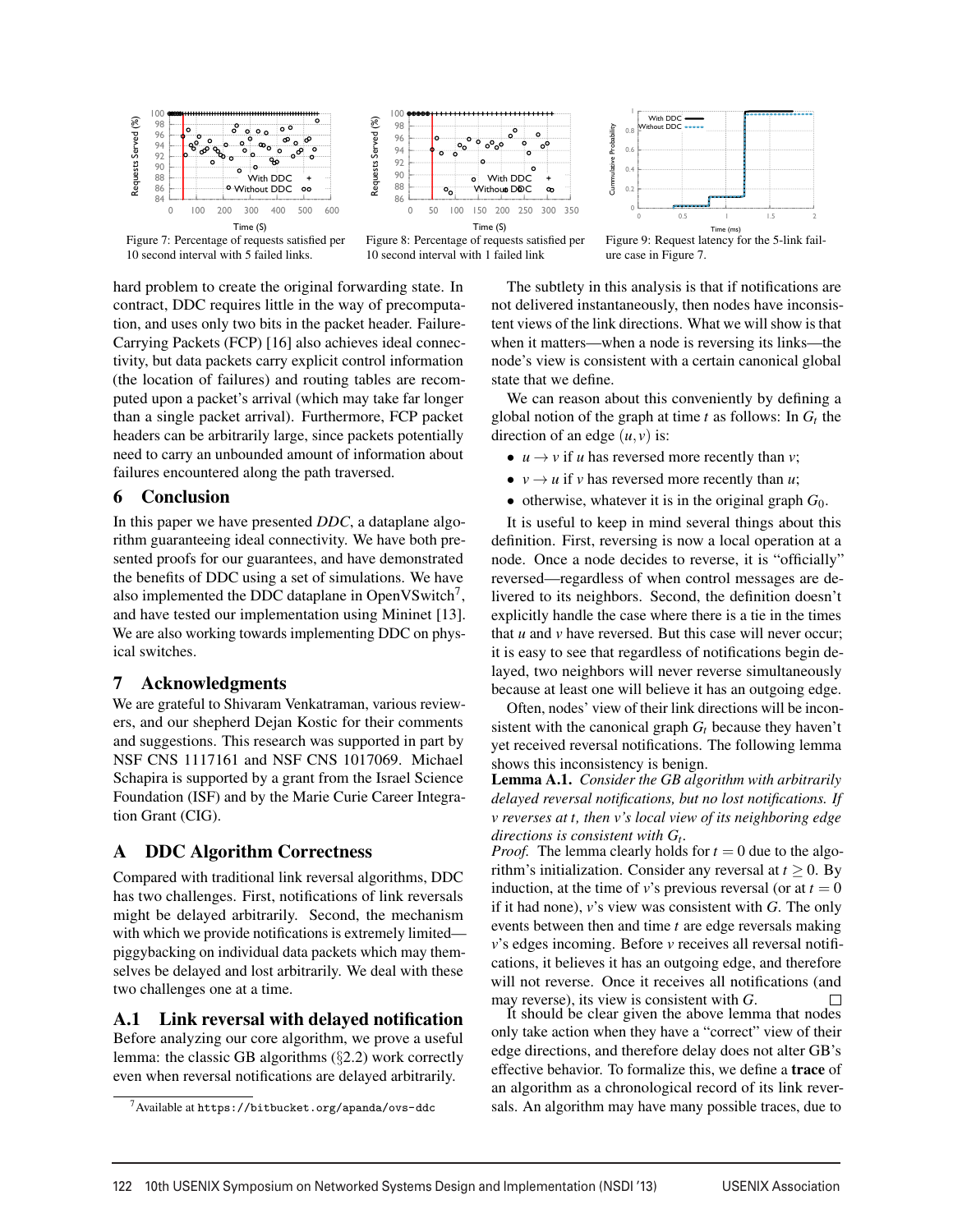non-determinism in when nodes are activated and when they send and receive messages (and due to the unknown data packet inputs and adversarial packet loss, which we disallow here but will introduce later).

Lemma A.2. *Any trace of GB with arbitrarily delayed notification is also a trace of GB with instant notification. Proof.* Consider any trace *T* produced by GB with delay. Create a trace  $T'$  of GB with instantaneous notification, in which nodes are initialized to the same DAG as in *T* and nodes are activated at the moments in which those nodes reverse edges in  $T$ . We claim  $T$  and  $T'$  are identical. This is clearly true at  $t = 0$ . Consider by induction any  $t > 0$  at which *v* reverses in *T*. In the GB algorithm, notice that *v*'s reversal action (i.e., which subset of edges *v* reverses) is a function only of its neighboring edge-states at time *t* and at the previous moment that *v* reversed. By Lemma A.1, local knowledge of these edge-states are identical to  $G_t$ , which is in turn identical at each step in both *T* and *T* (by induction).  $\Box$ 

LEMMA 2.3. *Suppose a node's reversal notifications are eventually delivered to each neighbor, but after arbitrary delay, which may be different for each neighbor. Then beginning with a weakly connected DAG with destination d, the GB algorithm converges in finite time to a DAG with d the only sink.*

*Proof.* Lemmas A.1, A.2 imply that if reversal notifications are eventually delivered, both versions of the algorithm (with arbitrary delay and with instant notifications) reverse edges identically. Convergence of the algorithm with arbitrary delay to a destination-oriented DAG thus follows from the original GB algorithm's proof.  $\Box$ 

## A.2 DDC

Having shown that GB handles reversal message delay, we now show that DDC, even with its packet-triggered, lossy, delayed messages, effectively emulates GB.

Lemma A.3. *Any trace of DDC, assuming arbitrary loss and delay but in-order delivery, is a prefix of a trace of GB with instantaneous reliable notification.*

*Proof.* Consider any neighboring nodes *v*,*w* and any time t<sub>0</sub> such that:

- 1. *v* and *w* agree on the link direction;
- 2.  $v$ 's local seq for the link is equal to  $w$ 's remote\_seq, and vice versa; and
- 3. any in-flight packet *p* has *p*.seq set to the same value as its sender's current local seq.

Suppose w.l.o.g *v* reverses first, at some time  $t_1$ . No packet outstanding at time  $t_0$  or sent during  $[t_0, t_1)$  can be interpreted as a reversal on delivery, since until that time, the last two properties and the in-order delivery assumption imply that such an arriving packet will have its *p*.seq equal to the receiving node's remote\_seq. Now we have two cases. In the first case, no packets sent  $v \rightarrow w$ after time *t*<sup>1</sup> are ever delivered; in this case, *w* clearly never believes it has received a link reversal. In the second

case, some such packet is delivered to *w* at some time *t*2. The first such packet *p* will be interpreted as a reversal because it will have  $p.\texttt{seq} \neq w.\texttt{remote\_seq}$ . Note that neither node reverses the link during  $(t_0, t_2)$  since both believe they have an outlink and, like GB, DDC will only reverse a node with no outlinks.

Note that the above three properties are satisfied at time  $t_0 = 0$  by initialization; and the same properties are again true at time  $t_2$ . Therefore we can iterate the argument across the entire run of the algorithm. The discussion above implies that for any *a*,*b* such that *v* reverses at time *a* and does not reverse during  $[a, b]$ , *w* will receive either zero or one reversal notifications during  $[a, b]$ . This is exactly equivalent to the notification behavior of GB with arbitrary delay, except that some notifications may never be delivered. Combined with the fact that DDC makes identical reversal decisions as GB when presented with the same link state information, this implies that a trace of DDC over some time interval [0,*T*] is a *prefix* of a valid trace for GB with arbitrary delay, in which the unsent notifications are delayed until after *T*. Since by Lemma 2.3 any trace of GB with delay is a valid trace of GB without delay, this proves the lemma.  $\Box$ 

While it looks promising, the lemma above speaks only of (data plane) control events, leaving open the possibility that data packets might loop forever. Moreover, since the DDC trace is only a prefix of a GB trace, the network might never converge. Indeed, if no data packets are ever sent, *nothing* happens, and even if some are sent, some parts of the network might never converge. What we need to show is that from the perspective of any data packets, the network operates correctly. We now prove the main theorems stated previously in §2.4.

THEOREM 2.1. *DDC guides every packet to the destination, assuming the graph remains connected during an arbitrary sequence of failures.*

*Proof.* Consider a packet *p* which is not dropped due to physical layer loss or congestion. At each node *p* is forwarded to some next node by DDC, so it must either eventually reach the destination, or travel an infinite number of hops. We will suppose it travels an infinite number of hops, and arrive at a contradiction.

If *p* travels an infinite number of hops then there is some node *v* which *p* visits an infinite number of times. Between each visit, *p* travels in a loop. We want to show that during each loop, at least one control event—either a reversal or a reversal notification delivery—happens somewhere in the network.

We show this by contradiction. If there are no control events, the global abstract graph representing the network  $(\S A.1)$  is constant; call this graph  $G_t$ . By Lemma A.3,  $G_t$  must match some graph produced by GB (in the instantaneous reliable notification setting), which never has loops. Thus  $G_t$  does not have loops, so there must exist

 $\overline{1}$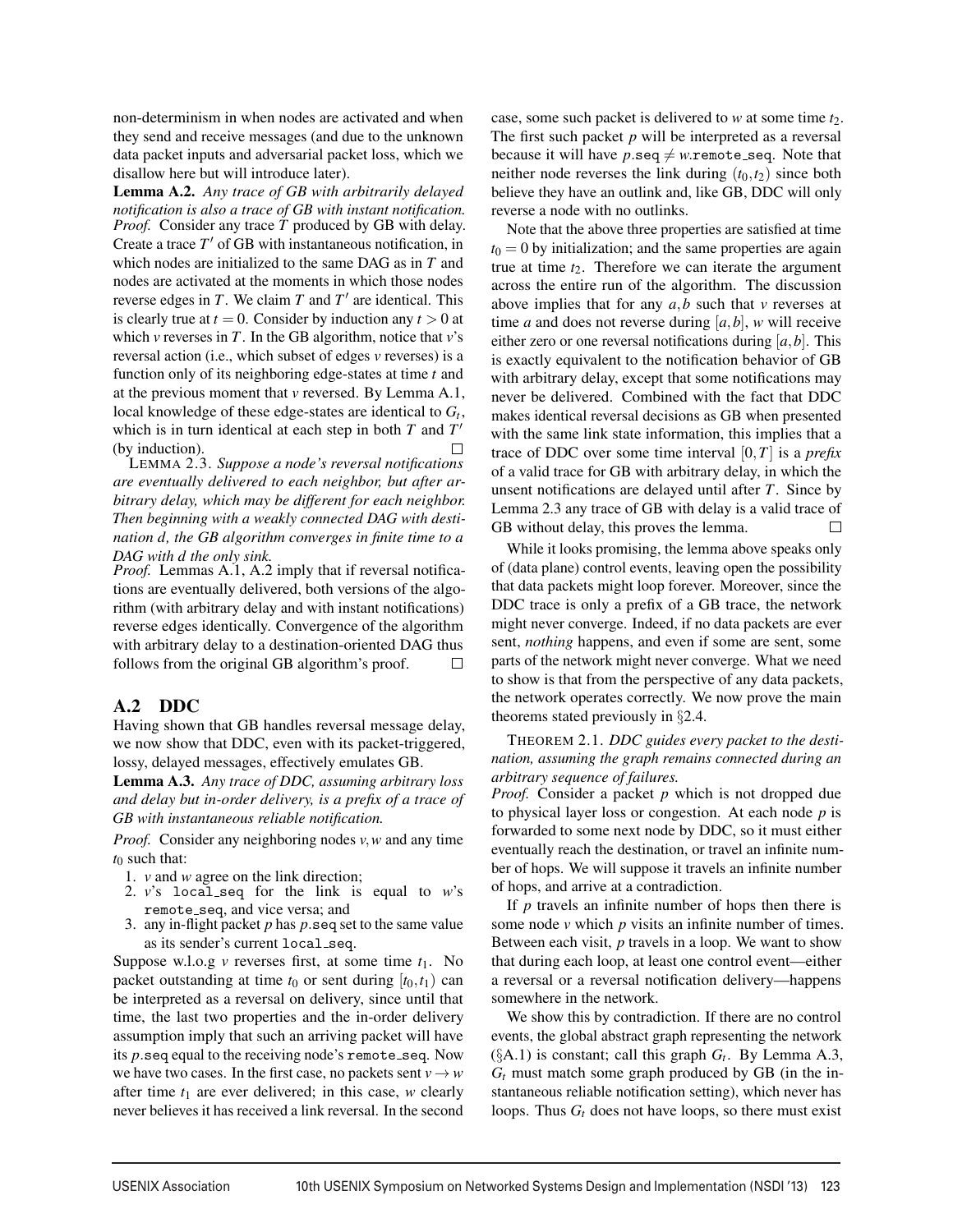some edge  $(w, u)$  in the packet's loop which *w* believes is outgoing, but which is incoming according to  $G_t$ . If this occurs, then DDC specifies that  $u$  will bounce it back to *w*. Therefore, by the time the packet returns to *w*, by the in-order delivery assumption, *w* will have received a reversal notification. Therefore the assumption that there are no control events must be false: some control event must happen during each loop.

Therefore, there are an infinite number of control events. Therefore, DDC has an infinitely long trace of control events, which by Lemma A.3 means it is also an infinitely-long valid prefix of a trace for GB, which contradicts the fact [10] that GB converges in a finite number of steps. Thus, the assumption that the packet is not delivered must be false, and all packets not dropped due to physical layer loss or congestion are delivered.  $\Box$ 

THEOREM 2.2. *If after time t, the network has no failures and is connected, then regardless of the (possibly infinite) sequence of packets transmitted after t, DDC incurs*  $O(n^2)$  *reversal operations for a network with n nodes.*

*Proof.* Following the same argument as above, since any DDC-trace is a prefix of a GB-trace, and the GB algorithm incurs  $\Theta(n^2)$  reversals [33], DDC can not incur more reversals.  $\Box$ 

#### B Control Plane Correctness

In this appendix, we prove Theorem 3.1.

Lemma B.1. *If the AEO algorithm at node v terminates with the addition of a virtual node vn, then at the time of addition of the last edge between vn and a neighbor, all other edges at vn are directed outward.*

Proof. If thread\_watch\_for\_packets did not delete *vn*, it saw no incoming packets for the destination at any of *vn*'s links until each neighbor had acknowledged the direction of the link as outward from *vn*. Such packets may be in flight and some link may have been reversed *after* dispatching the ack. However, these acks are requested only after each neighbor has acknowledged that its link with *vn* is functional. Thus, between the addition of the last edge between *vn* and a neighbor's dispatching the ack for the link, all edges were directed outward. П

Lemma B.2. *Given a DAG G, an AEO operation at node v leaves it a DAG with the same physical connectivity.*

*Proof.* First, we note that AEO operations include obtaining a lock from all neighbors, so no two neighbors can perform an AEO operation concurrently.

AEO either terminates with the addition of vnode *vn* and deletion of the old vnode at *v*, or it terminates leaving the old vnode's *physical* connectivity unchanged. In the latter case, *vn* has not sent any packets on its links, nor has it received any packets until the first reversal that reaches it – thus, its behavior so far is identical to absence. Further, *vn* is immediately killed on receipt of a data packet, in behavior identical to a link failing after a reversal was dispatched on it. Neither scenario can leave the rest of the graph with a loop. On the other hand, if *vn* was added to the graph successfully, then by Lemma B.1, it is added as a node with all edges directed outward, again resulting in no loops. Further, in either scenario, the graph's physical connectivity remains the same – in one case, *vn* copies the old vnode's physical connectivity, while in the other, the old vnode retains connectivity as is. Thus the graph remains a DAG with the same physical connectivity.  $\Box$ 

Given that the algorithm only performs a sequence of AEO operations, Lemma B.2 suffices to prove safety. We next show routing efficiency, which completes the proof of Theorem 3.1.

Lemma B.3. *Assume that after some point in time there are no further failures, stable distances are assigned to the nodes such that they induce a destination-oriented target DAG, and control plane messages are eventually delivered. Then the data plane DAG eventually matches the target DAG induced by the distances.*

*Proof.* Call a node *v compliant* when every edge outgoing from  $v$  in the target DAG is also outgoing from  $v$  in the data plane DAG. We will construct a set *D* of nodes which are (1) compliant, and (2) form a destination-oriented subgraph of the data plane DAG. Specifically, we will prove by induction that eventually *D* expands to include all nodes. Note that the definition of *D* immediately implies that these nodes will never reverse their links in the data plane, or execute an AEO in the control plane: they are *done*.

In the base case, *D* simply includes the destination. In the general case, suppose not all nodes are in *D*. Since the subgraph *D* complies with the target DAG, it also forms a destination-oriented subgraph of the target DAG. Combined with the fact that the target DAG is itself destinationoriented, this means *D* forms a "sink region" into which all paths in the target DAG must flow. Then if not all nodes are in *D*, there must exist some node  $v \notin D$  which is non-compliant, but whose neighbors with lower distances are all in *D*. Let *L* be that subset of *v*'s neighbors. Eventually, every node in *L* will send a heartbeat to *v*, and *v* will execute an AEO (if its edges are not already pointing outward to  $L$ ). At this point, (1)  $v$  is compliant, and (2) all  $v$ 's links to nodes in the destination-oriented subgraph *D* are outgoing, so that *D*∪ {*v*} is itself a destination-oriented subgraph of the data plane DAG. Hence, *v* satisfies the two conditions for inclusion into *D* and the set *D* expands. Iterating this argument, *D* eventually includes all nodes, which implies the lemma.  $\Box$ 

 $\overline{a}$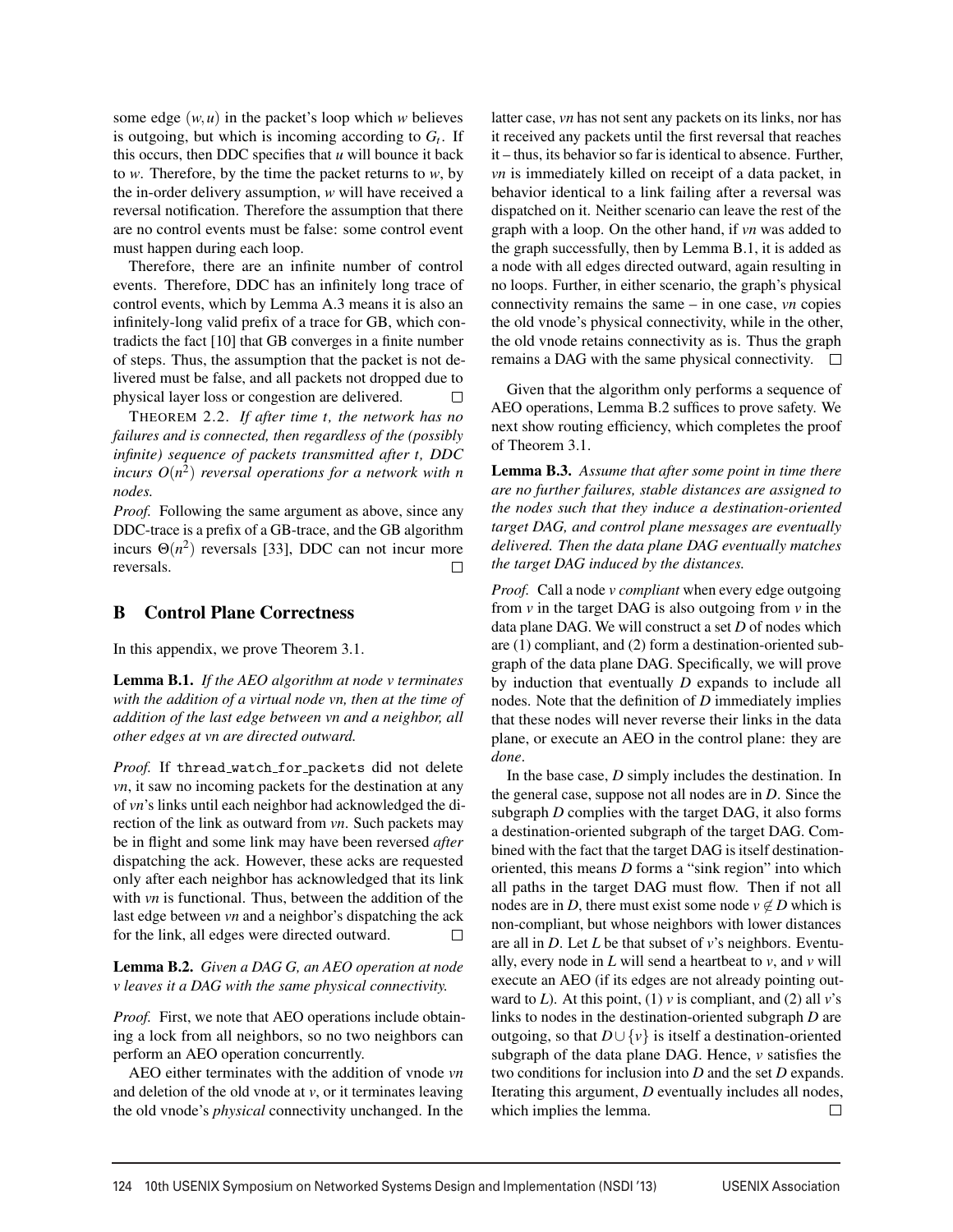#### References

- [1] M. Al-Fares, A. Loukissas, and A. Vahdat. A scalable, commodity data center network architecture. In *SIGCOMM*, 2008.
- [2] M. Alizadeh, A. Greenberg, D. Maltz, J. Padhye, P. Patel, B. Prabhakar, S. Sengupta, and M. Sridharan. Data center tcp (dctcp). *ACM SIGCOMM Computer Communication Review*, 40(4):63–74, 2010.
- [3] M. Arregoces and M. Portolani. *Data center fundamentals*. Cisco Press, 2003.
- [4] B. Charron-Bost, J. Welch, and J. Widder. Link reversal: How to play better to work less. In S. Dolev, editor, *Algorithmic Aspects of Wireless Sensor Networks*, volume 5804 of *Lecture Notes in Computer Science*, pages 88–101. Springer Berlin / Heidelberg, 2009.
- [5] Y. Chen, R. Griffith, J. Liu, R. Katz, and A. Joseph. Understanding tcp incast throughput collapse in datacenter networks. In *Proceedings of the 1st ACM workshop on Research on enterprise networking*, pages 73–82. ACM, 2009.
- [6] Cisco. Mpls traffic engineering fast reroute link protection. http://www.cisco.com/en/US/ docs/ios/12\_0st/12\_0st10/feature/guide/ fastrout.html.
- [7] I. Cisco Systems. Cisco Nexus 3064-X and 3064- T Switches. Datasheet: http://goo.gl/E3Wqm, 2012.
- [8] M. S. Corson and A. Ephremides. A distributed routing algorithm for mobile wireless networks. *Wireless Networks*, 1(1):61–81, 1995.
- [9] J. Feigenbaum, P. B. Godfrey, A. Panda, M. Schapira, S. Shenker, and A. Singla. On the resilience of routing tables. In *Brief announcement, 31st Annual ACM SIGACT-SIGOPS Symposium on Principles of Distributed Computing (PODC)*, July 2012.
- [10] E. M. Gafni and D. P. Bertsekas. Distributed algorithms for generating loop-free routes in networks with frequently changing topology. *IEEE Transactions on Communications*, 1981.
- [11] P. Gill, N. Jain, and N. Nagappan. Understanding network failures in data centers: measurement, analysis, and implications. In *ACM SIGCOMM Computer Communication Review*, pages 350–361. ACM, 2011.
- [12] A. Greenberg, J. Hamilton, N. Jain, S. Kandula, C. Kim, P. Lahiri, D. Maltz, P. Patel, and S. Sengupta. VL2: A Scalable and Flexible Data Center Network. In *SIGCOMM*, 2009.
- [13] N. Handigol, B. Heller, V. Jeyakumar, B. Lantz, and N. McKeown. Reproducible network experiments using container based emulation. *Proc. CoNEXT (to appear)*, 2012.
- [14] A. Kvalbein, A. Hansen, T. Cicic, S. Gjessing, and O. Lysne. Fast IP network recovery using multiple routing configurations. In *INFOCOM 2006*, pages 1–11. IEEE, 2007.
- [15] K. Kwong, L. Gao, R. Guérin, and Z. Zhang. On the feasibility and efficacy of protection routing in IP networks. In *INFOCOM, 2010*, pages 1–9. IEEE, 2010.
- [16] K. Lakshminarayanan, M. Caesar, M. Rangan, T. Anderson, S. Shenker, and I. Stoica. Achieving convergence-free routing using failure-carrying packets. In *SIGCOMM*, 2007.
- [17] J. Liu, B. Yang, S. Shenker, and M. Schapira. Datadriven network connectivity. In *Proceedings of the 10th ACM Workshop on Hot Topics in Networks*, HotNets '11, pages 8:1–8:6, New York, NY, USA, 2011. ACM.
- [18] S. Lor, R. Landa, and M. Rio. Packet re-cycling: eliminating packet losses due to network failures. In *HotNets IX*, page 2. ACM, 2010.
- [19] N. Lynch. Link-reversal algorithms. In *MIT 6.895 lecture notes*, April 2006. http://courses.csail.mit.edu/6.885/ spring06/notes/lect14a.pdf.
- [20] D. Madory. The 10 Most Bizarre and Annoying Causes of Fiber Cuts. Retrieved September 18, 2012: http://goo.gl/tIATg, 2011.
- [21] D. Madory. Renesys blog: Large Outage in Pakistan. Retrieved September 18, 2012: http://www.renesys.com/blog/2011/ 10/large-outage-in-pakistan.shtml, 2011.
- [22] J. Mudigonda, P. Yalagandula, M. Al-Fares, and J. C. Mogul. SPAIN: COTS data-center ethernet for multipathing over arbitrary topologies. In *Proc. Networked Systems Design and Implementation*, Apr. 2010.
- [23] ns-3. http://www.nsnam.org/.